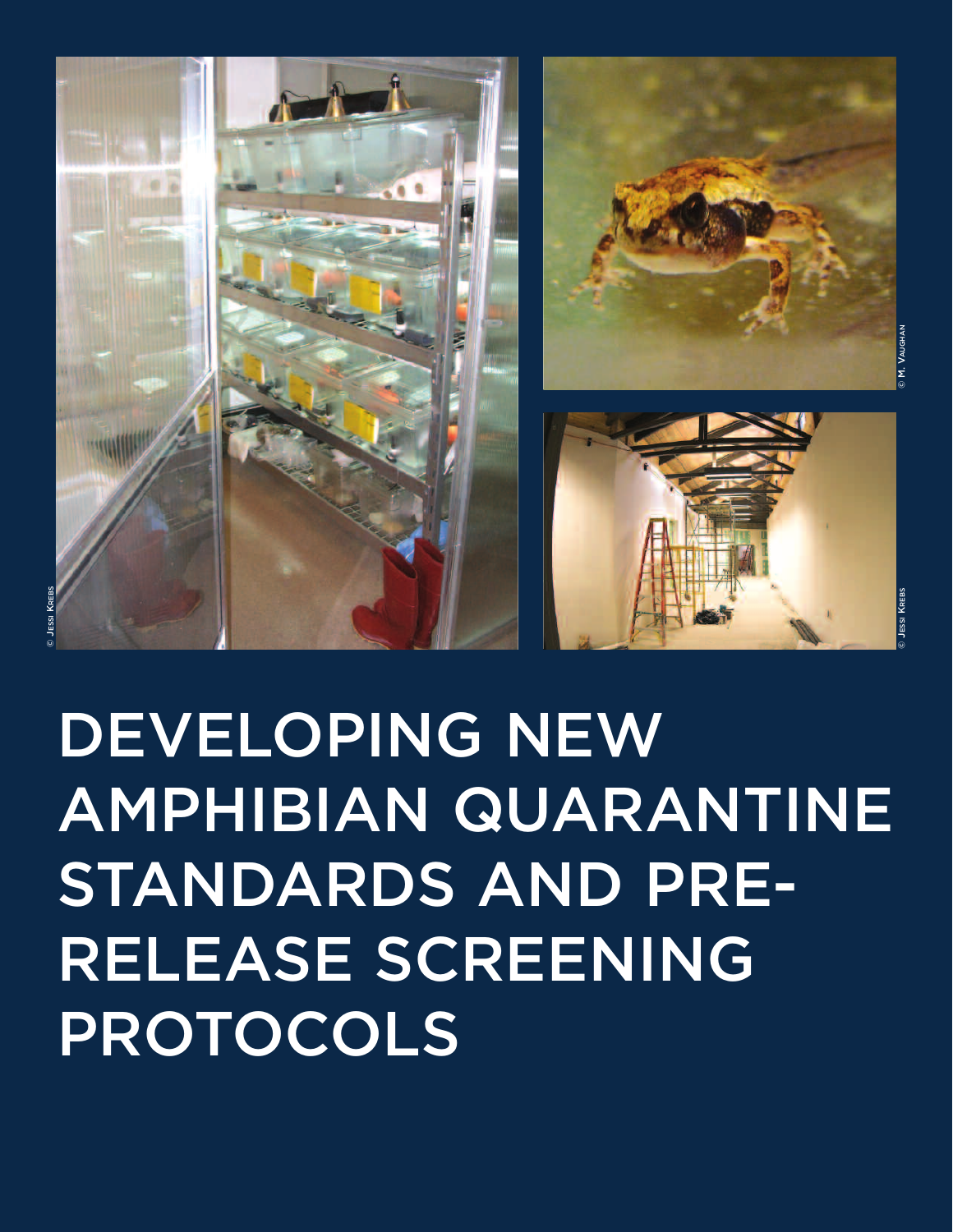In February 2006, the Conservation Breeding<br>Specialist Group (CBSG) and World Association of<br>Zoos and Aquariums (WAZA) held an Amphibian n February 2006, the Conservation Breeding Specialist Group (CBSG) and World Association of *Ex-Situ* Conservation Planning Workshop in Panama. During this workshop, recommendations where made to upgrade housing and quarantine standards currently in place at zoological institutions. These recommendations were initially criticized by many as being too impractical or extreme for AZA institutions to follow due to lack of resources and funding. However, given the global spread of chytrid fungus and the potential for new pathogens to do the same, the Amphibian Taxon Advisory Group is strongly encouraging institutions (especially those holding species designated for reintroduction) to modify their current husbandry and quarantine standards to comply with the new recommendations.

## **AMPHIBIAN QUARANTINE AND PREVENTIVE MEDICINE**

**Dr. Ryan De Voe,** *Senior Veterinarian***,** North Carolina Zoological Park

Two essential parts of a successful captive amphibian program are appropriate quarantine and preventative medicine protocols. Vigilance in these areas helps avoid introduction of infectious disease into an existing captive population (or to new specimens from the existing population). Currently, the standard protocols practiced by most zoos for amphibian quarantine include a 30 to 90 day observation period in a location remote from the main population, fecal screening and treatment for parasites, and a physical examination. In addition, blood collection and analysis is conducted when possible. Historically, little specific infectious disease testing has been performed on quarantined amphibians. With the emergence of chytridiomycosis and ranaviral infections as recognized amphibian pathogens, more institutions are taking measures to specifically screen for these diseases.

To screen for chytrid fungus, skin scrapings or skin biopsies can be collected and examined microscopically or processed and screened with a molecular test via polymerase chain reaction. Molecular diagnostics for chytrid fungus are available commercially through a number of laboratories. Ranavirus diagnostics are a little trickier and specific molecular tests are not routinely available, except through research laboratories. Other options for ranaviral diagnosis include viral isolation and microscopic examination of tissue samples with immunostaining. Quarantine and preventative medicine programs become even more important when dealing with captive amphibian populations involved in release programs.

A question that has plagued many program managers is how to ensure that captive produced animals do not introduce pathogens into wild populations. A novel pathogen can be devastating in a naïve population of animals, so this situation needs to be avoided at all cost. The dilemma is that we have an incomplete understanding of what microorganisms are carried by and/or are capable of causing disease in amphibians, thus there is absolutely no way anyone can guarantee an individual animal is free of infectious disease. This reality dictates that if we are going conduct reintroduction programs, we need to look at the scenario from a risk assessment standpoint. It is essential to screen for known pathogens in animals prior to release, as well as avoid contact between animals used for reintroduction and other collection animals. Furthermore, we should be vigilant about identifying new potential pathogens.

An important point to understand is that most potential pathogens, such as parasites and viruses, cause few problems in their natural host. Severe disease can occur when these organisms are transmitted to non-adapted species. A good example that many in the zoo field are familiar with is cercopithecine herpesvirus 1 (CHV1) or "Herpes B virus." In macaques CHV1 causes minimal disease, limited usually to mild ulcerative lesions of mucosal surfaces in adult animals. In non-adapted species, including humans and other non-human primates, CHV1 can cause severe or fatal encephalitis. This principle can be applied to all taxa, so great care should be taken mixing species, especially those from different regions. We know that chytridiomycosis and ranaviral infections cause few problems in some amphibian species, but have been implicated in causing local population declines or even extinctions in others. For these reasons it is appropriate to maintain captive populations of amphibians that produce offspring for release to the wild in permanent quarantine situations.

The Puerto Rican Crested Toad SSP has historically released tadpoles into ponds on Puerto Rico and allowed them to metamorph and disseminate on their own. This presents a challenge for prerelease infectious disease testing. The individual tadpoles are extremely small and any screening tests need to be rapidly completed so the larvae can be shipped to the field and release prior to metamorphosis. The advent of molecular diagnostics makes rapid turn around of tests for specific pathogens possible, though the small size of the larvae necessitates that individuals be sacrificed for testing. Currently, the Puerto Rican Crested Toad SSP is trying to develop standardized PCR testing for chytrid fungus and ranavirus that can be employed prior to sending groups of tadpoles for release. Adult animals in breeding populations should be monitored for evidence of infectious diseases including parasitism.

In summary, it is paramount that those working with captive amphibian populations be familiar with appropriate quarantine and preventative medicine protocols. Population managers directing wild release programs should continually reassess practices to ensure that all possible measures are taken to avoid introduction of pathogens into wild populations of amphibians.

## **A PRACTICAL LOOK AT COMPLYING WITH HIGH QUARANTINE AND HUSBANDRY STANDARDS FOR RELEASE AMPHIBIANS**

**Jessi Krebs,** *Supervisor, Reptiles and Amphibians,* Omaha's Henry Doorly Zoo

The Omaha's Henry Doorly Zoo has recently developed an amphibian quarantine facility that follows preferred and minimum standards developed at the CBSG/WAZA



husbandry workshop. The following information is meant to guide institutions to develop their own quarantine facilities CONTINUED, PAGE 28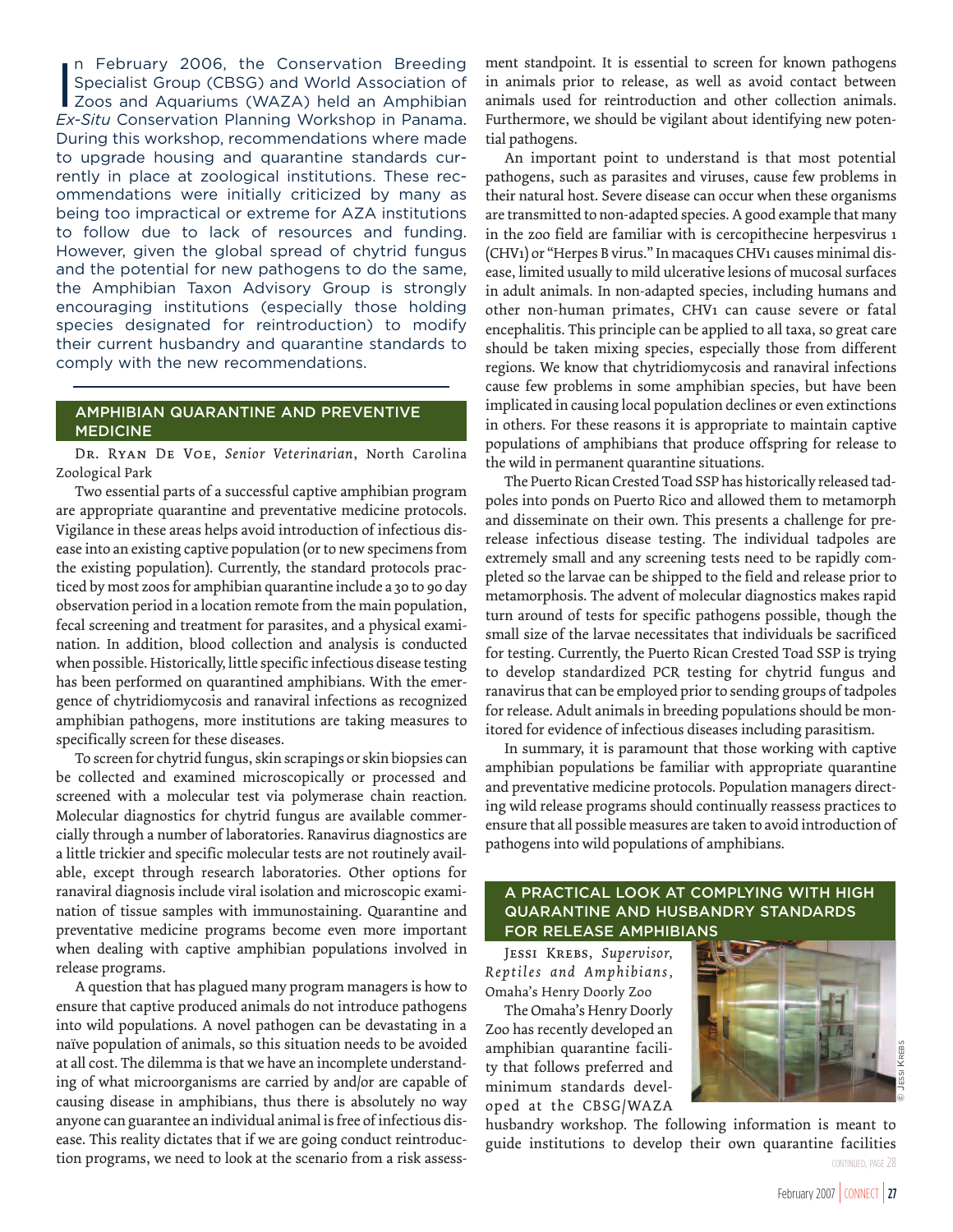using existing space, as well as give examples of how to utilize that space.

## **CBSG/WAZA Recommended Minimum Quarantine Standards: Location of Quarantine Facility**

*"Preferred standard for location of the Amphibian Quarantine Facility: Quarantine facility is a completely separate building from the cosmopolitan animal collection. Only a single species or species assemblage (an amphibian faunal group that that naturally occurs in the range country) is permitted per room. Facilities that house individual species or species assemblages in self-contained units (such as modified shipping containers) may have advantages over a dedicated building.* 

*Minimum standard for location of Amphibian Quarantine Facility: Dedicated space in a cosmopolitan animal facility must consist of isolated rooms, containing only a single species or species assemblages as described for the preferred standard (above). Animals need to be taken care of first in the day before servicing of animals in the cosmopolitan collection. It is important for managers to understand that this constitutes the Amphibian Quarantine Facility and "shower-out" or minimum equivalent must occur prior to handling non-quarantine collection animals."* 

Providing dedicated quarantine space for multiple species will be the biggest challenge for institutions. Many zoos and aquariums don't have empty buildings waiting to be filled with endangered amphibians, or it may not be feasible to room off an area for one species. Take some time to look around your institution. Is there an old sea lion building for example, with the potential to house amphibians? Is there a storage room in the basement of your facility that could hold one endangered species? Just one? Modified insulated shipping cargo containers have been used in Australia and Europe for just such a purpose and an unused hallway is being modified to accommodate 20 isolation rooms at Omaha's Zoo.

Our existing space comes in the form of a 4,200 square foot passageway, with and average width of 11 feet and the entire length being 220 feet. This area was originally planed to be utilized as a public viewing area to an orangutan exhibit and a passageway to a planned panda facility. This space was never designed to house animals, so basic necessities such as environmental controls, floor drains, and a water source were not present. It was decided to build individual rooms in the existing space that would house one species or an assemblage of amphibians from the same area. As retrofitting the area with cement block walls would prove to be costly and labor intensive, it was decide to use walls constructed of two inch aluminum tubing and transparent hollow core Lexan. These materials (typically used to construct green houses) are relatively inexpensive and readily available.

Isolation rooms range in size from 8'x8'x8' to 16'x10'x8'. Though some rooms have shared walls, each unit is silicon sealed to prevent water and air seepage. This also minimizes vermin such as cockroaches from moving from room to room and transporting disease. To overcome the lack of area environmental control, each individual room utilizes a freestanding, commercially available, heating and cooling unit. This allows each room to meet the general environmental temperature needs of the designated species.

A standard duct work system provides heated\cooled air to the area. Small flexible air ducts and dampers branch off of the main line to provide fresh air and maintain positive pressure for each isolation room. Filters are used on these small lines to prevent pest insects and large particles from getting into the rooms.

Since no water lines were originally run into the amphibian space, an existing cold water line running one floor above the amphibian area was tapped and run to several 300 gallon storage tanks after passing through a Reverse Osmosis unit, eliminating the chance of exposing the amphibians to outside chemical contaminants. While in the storage tanks, water is re-constituted, recirculated and filtered mechanically, as well as chemically and passed through ultra violent sterilizers. PVC plumbing lines allow the water to be pumped from the storage tanks to individual rooms where it is utilized on demand. Each tank system supplies enough water for two to five isolation rooms.

Amphibian housing in each room consists of movable rack systems. The shelving racks where purchased commercially then modified to roll and utilize a gutter system that allows all waste water to drain to one centralized sump. Recirculation systems, as well as dump and fill systems are used for the racks. Each rack utilizes three shelves with four 16 gallon, or six five gallon food storage polycarbonate boxes. These boxes house individuals or groups of amphibians. Polycarbonate containers where chosen over glass for long-term durability and ease of drilling. Individual lighting needs of each species is also integrated to these rack systems.

## **CBSG/WAZA Recommended Minimum Quarantine Standards: Guidelines for disposal of water and wastes:**

*"Facility wastewater must be treated to minimize risk of introduction of foreign pathogens out of facility and into surrounding area. Heat and pressure wastewater treatment is strongly preferred. At minimum, chlorine treatment of wastewater must take place in an amphibian-safe manner (e.g., consider chemical fumes from sterilization agents).*

*Solid waste disposal, including all substrate, props, gloves, etc., should be decontaminated by way of incineration, disposal by medical waste hauler or heating to a minimum of 160ºF for 20 minutes and discarded.*

*For carcass disposal, institutions must follow appropriate necropsy procedures. Accepted final tissue disposal options include: incineration, alkaline tissue digestion, formalin or alcohol fixation, or disposal by certified medical waste hauler."* 

Many people assume that all water heading down a drain will be treated by local waste-water management plants before entering water systems habituated by local amphibian populations. However, it is not uncommon for waste water management facilities to bypass standard treatment processes when faced with a surge of water from events such as spring run off or excessive rainfall, sending potential amphibian pathogens directly into local wetlands, lakes or rivers.

To prevent potential contamination of surrounding wetlands, all waste water from each isolation room is pumped out via a commercial "sump pump," through plumbing lines to centralized fifty-five gallon drums (one drum per room so there is no cross contamination of water). Once a drum is full, the waste water is disinfected, utilizing a 12 hour chlorine treatment before being